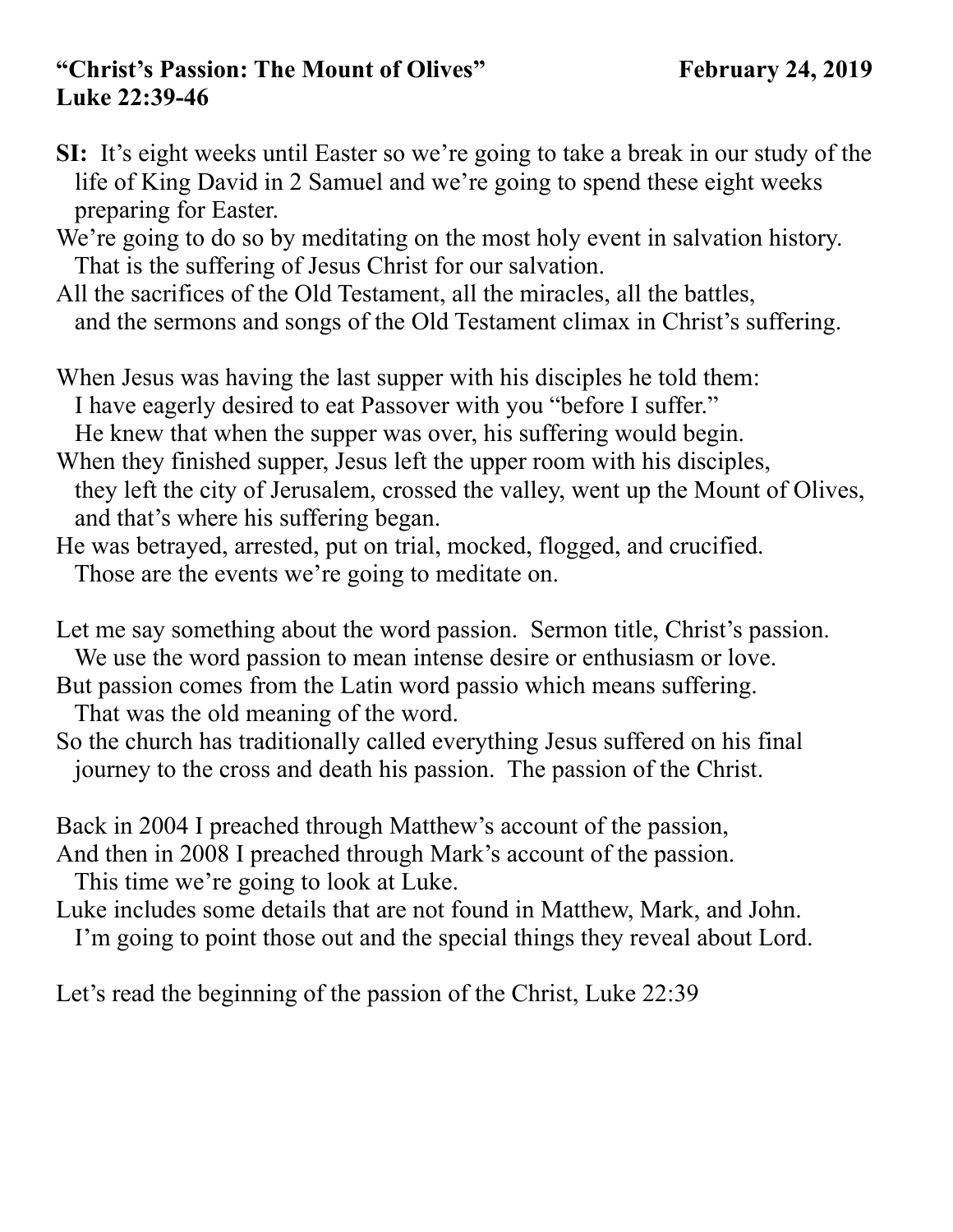**INTRO:** I've got an uncle who is notoriously tight with his money.

To say he is a scrooge doesn't even begin cover it.

There are family legends about his unwillingness to part with a penny.

But when Adrienne got married, she sent my aunt and uncle a wedding invitation.

 He sent a reply with his regrets and in the envelope was a check for \$800. I was dumbfounded.

 This was so completely out of character that I knew it must be a mistake. So I called my mother and told her and she was also shocked.

 This is her brother-in-law and she's been fighting with him on her sister's behalf for decades, trying to shame him into being generous.

Mother and I talked for about 20 minutes trying to make sense of this \$800 check. So I said, should I tell Adrienne to call Uncle John or should I call him and ask if this was a mistake. And my mother said, No. Cash it!

After the last supper, Jesus went with his disciples to the Mount of Olives. Luke tells us, one of his unique details, this "was his custom."

So this was a favorite place of Jesus where he went to pray and meditate,

looking over the city of Jerusalem. The other Gospels are more specific.

The tell us the place on the Mount of Olives, a garden called Gethsemane.

That's were Jesus went. A place he often went to pray. Nothing unusual.

But something happened to Jesus there that was so startling to the disciples, so out of character, that all the Gospels mention it, Matthew, Mark, Luke, and John.

Jesus suddenly became overcome with such extreme mental and emotional anguish that he was near the point of physical collapse.

Mark tells us Jesus said: My soul is overwhelmed with sorrow to the point of death. The disciples had never heard him say anything like that before.

Jesus had always been courageous, unshakable, unperturbed.

He was this calm, authoritative presence in every situation.

 He ordered storms to be still, he made demons tremble, he swept the money changers out of the temple, he confounded his critics when they attacked him.

Just before this, in the upper room, at the last supper, Jesus had been in full control. He choreographed that entire evening.

He washed their feet. He presided at the Passover table.

 He spoke about the coming of the Holy Spirit, prayed the High Priestly prayer, Warned them about the coming temptation, encouraged them for the last time.

The disciples were their usual competitive and clueless selves.

And Jesus was his usual self, their teacher and rabbi had known for three years. Then he gets to the Mount of Olives and collapses.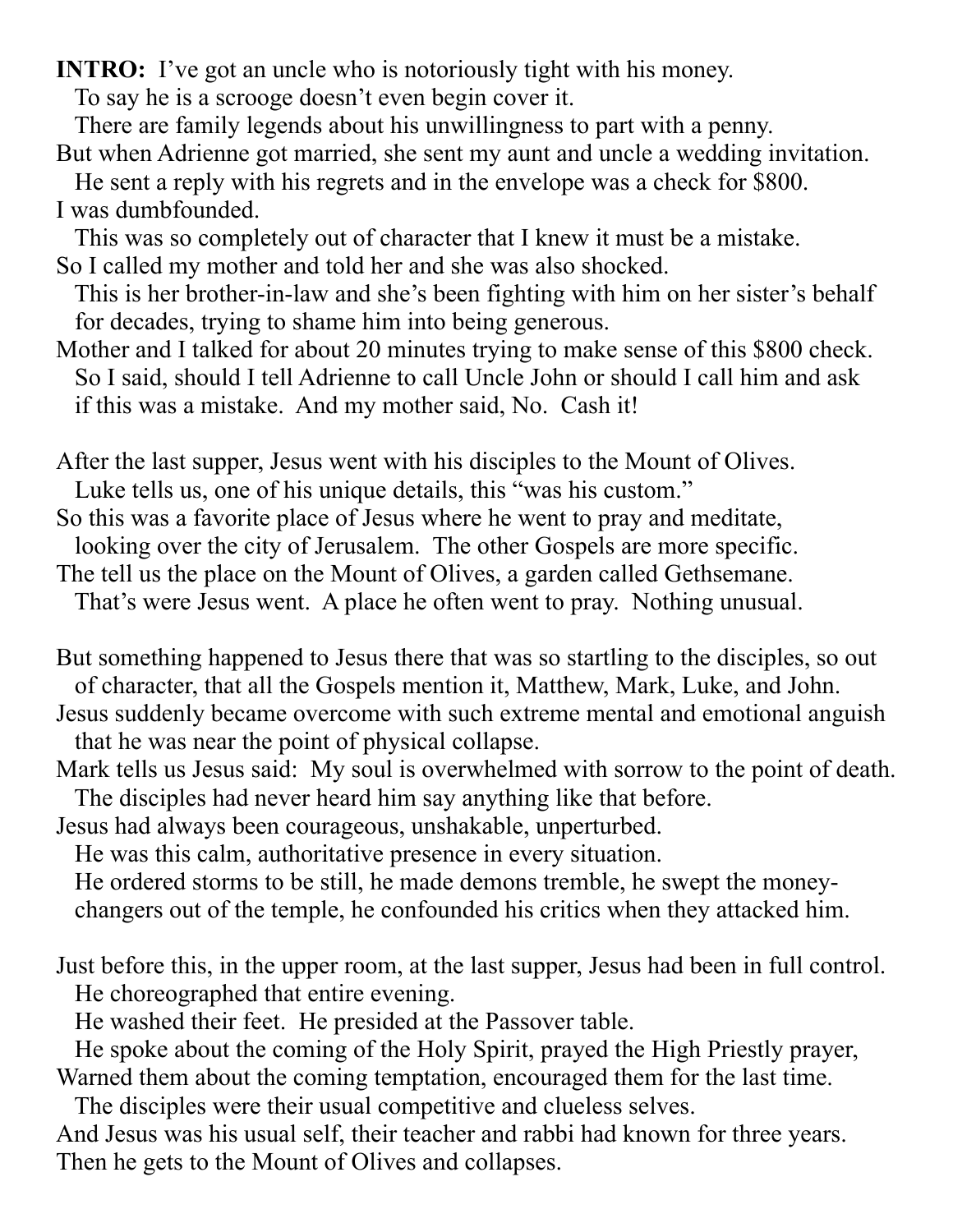Luke tells us that and angel from heaven appeared to him and strengthened him. It seems that God sent that angel because if he hadn't, Jesus would not have had strength to go on. He would have become unconscious or catatonic. Remember he said that he was at the point of death.

But once the angel strengthened him and left, the agony continued.

 Because it was after the angel left Luke has that famous detail about Jesus' sweating like drops of blood falling to the ground.

That could mean that his sweat actually became bloody.

 There is a rare condition called hema-ti-drosis where a person's sweat becomes bloody due to extreme psychological stress. Google it.

But most likely it's describing how profusely Jesus was perspiring.

The sweat was dripping off him, pooling around him, like he had been stabbed.

We know Jesus Christ was fully human, but the majesty of his person makes it difficult for us to imagine him doing the more coarse human activities.

It's hard for us to picture Jesus vomiting, or going to the bathroom.

He seems above those things.

But here he is with sweat pouring off his body, stomach churning, hands shaking. A person in great distress. Why was he like that?

It's so out of character.

Charles Spurgeon said:

Here we come to the Holy of Holies of our Lord's life on earth. This is a mystery . . . No man can rightly expound such a passage as this; it is a subject for prayerful, heart-broken meditation. D.A. Carson wrote:

As his death was unique, so also was his anguish; and our best response to it is hushed worship.

Don't try to preach this, just read and sit in silence.

But of course, that's not what they literally mean, that it shouldn't be preached.

 They are saying, approach with an open heart. We're treading on holy ground. God wants you to trust his one and only Son.

And Christ's agony on the Mount of Olives gives you reason to trust him.

Usually, this is where I say: I have three points for you note-takers.

But instead, let's work our way through this mystery.

Why did the always-strong Jesus collapse?

And what does this tell us about why we need him?

Credit where credit is due: Sermon by Robert Rayburn

The first thing that strikes you about this scene on the Mount of Olives is how authentic it is. Think about it!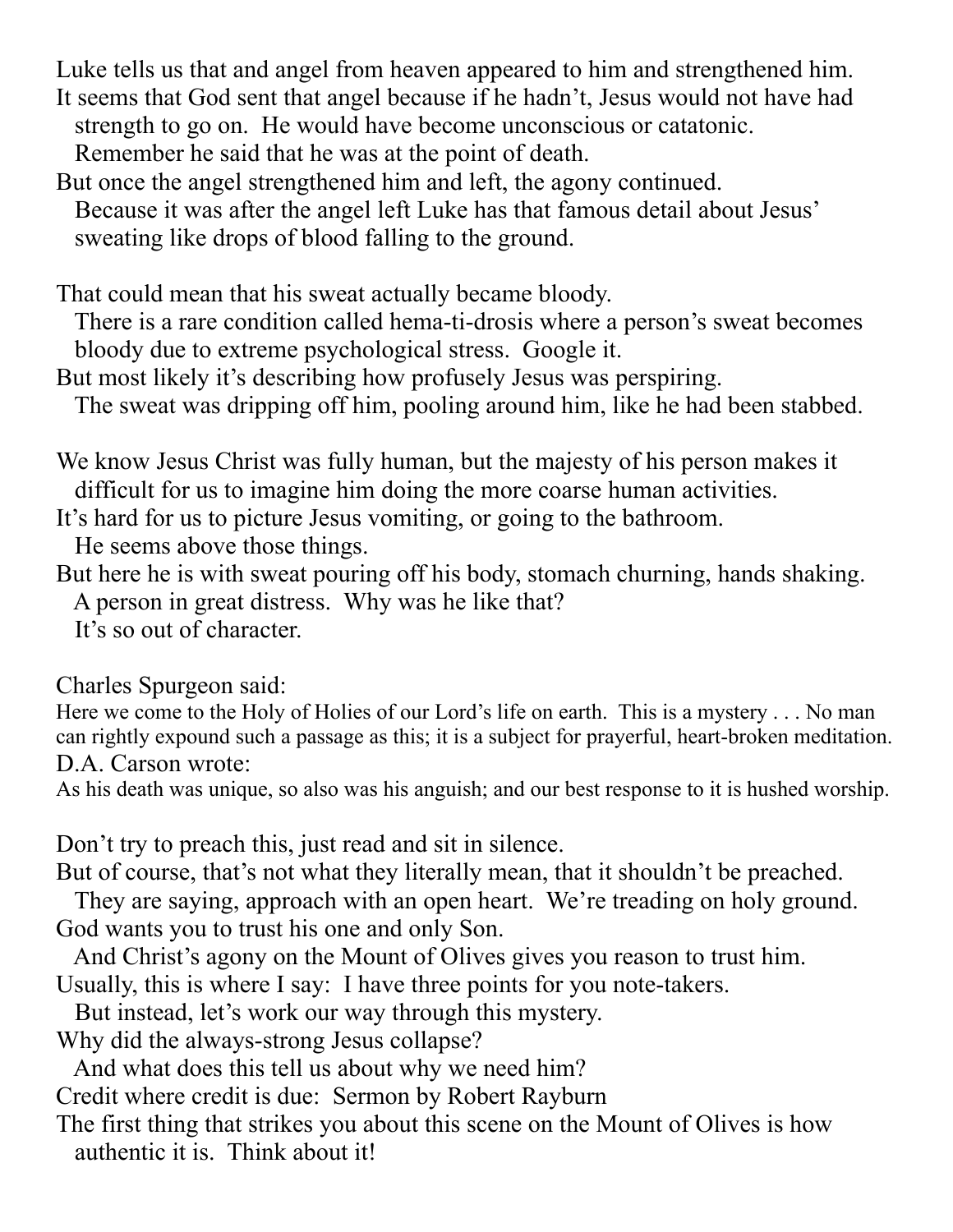If the first Christians and the early church were preaching a message that this man Jesus of Nazareth is actually the Messiah of Israel and God in the flesh, would they ever have invented this story?

Would they have said?

 When we write about his death, let's put in a part where our Lord and Savior falls under such a cloud of fear and doubt that he becomes physically and emotionally incapacitated and has to be helped by an angel.

That will convince people he's the Son of God. Of course not.

In fact, the weakness of Jesus in Gethsemane was one of the early arguments that both Jews and pagans used against Christianity.

 They said it proves he could not have been the Messiah or the Son of God. The only explanation for this being in the Gospels is that it actually happened.

So how then are we to understand this sudden break-down on Mt of Olives? It couldn't be that Jesus fell apart because he suddenly realized he was going to die. Because he had known for a long time the death he was going to die.

He even knew Judas was going to betray him.

So you can't explain what happened as Jesus being caught off guard and surprised that he was about to die.

There's only one satisfactory explanation for Gethsemane.

It's the explanation that has been given from the earliest days of the church.

- God made him who knew no sin to be sin for us, so that in him we might become the righteousness of God.
- The reason for Jesus' break-down was that at this point he began to bear the guilt and shame of sin, and God the Father was beginning to pour out the cup of his wrath for sin into the soul of his beloved Son.

His disciples were there with him, he leaned on Peter, James, John. But they couldn't go with him into this agony. They fell asleep in their sorrow. Jesus had to drink the cup of God's wrath alone.

And as he began to feel how terrible this death would be, it shook him to the core.

Let's probe deeper. What made this experience so terrible? Jesus had been through many trials during his three years of ministry. How was this different? Two important reasons.

## **First, Christ's suffering was terrible because he was sinless**

This is why we will never fully understand this event in Jesus' life. Because we're not sinless. We're sinners.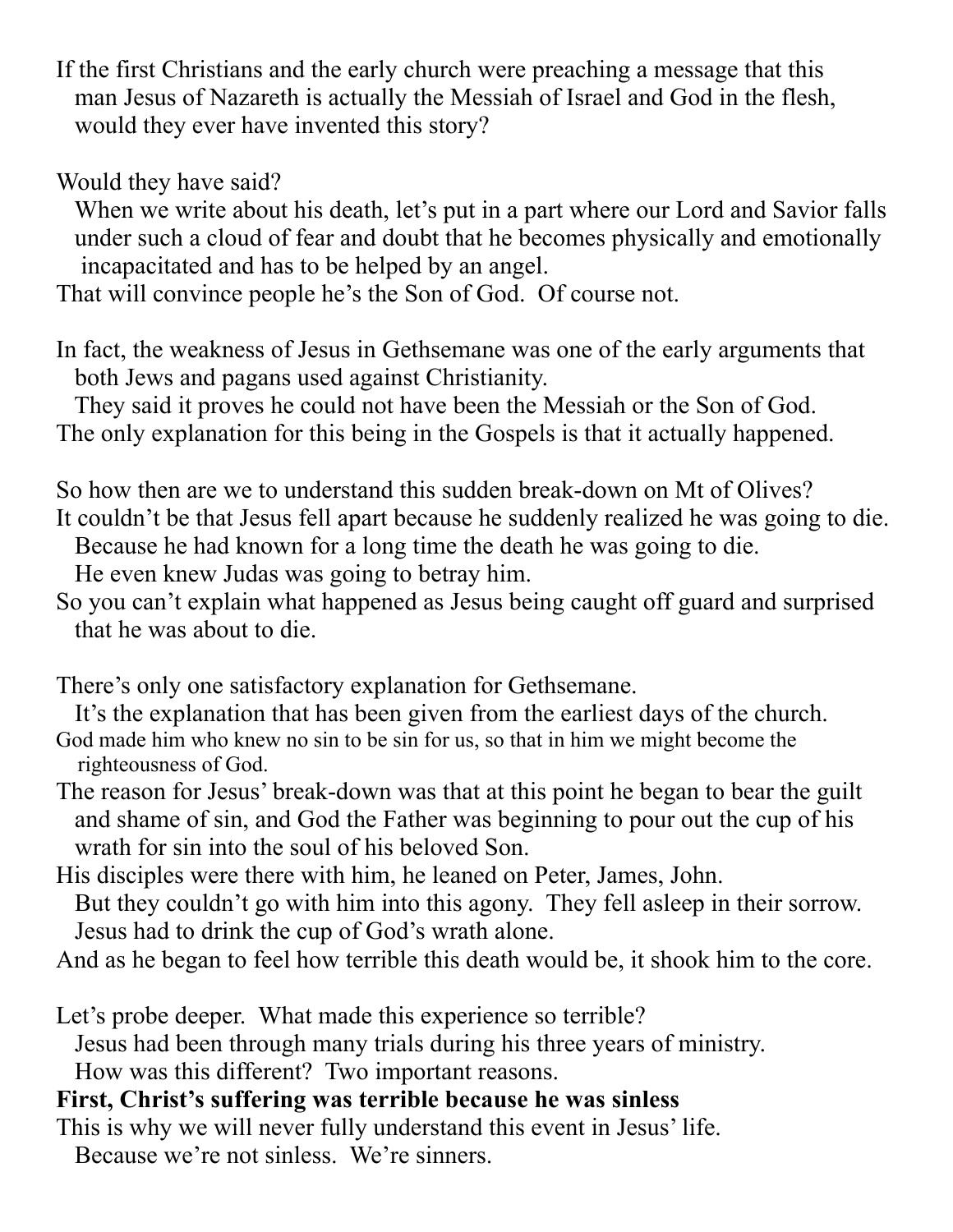We are used to sin. We eat sin like food, drink it like water, and breathe it like air. Every morning we wake up and sin. We're comfortable with it.

And even as Christians, we still love it—shameful as that is to admit.

Because sin is so much a part of our being, we cannot appreciate what it was like for a sinless man to be made sin for us.

Jesus certainly knew a lot about sin. He grew up in a sinful world.

From the time he was a boy he had watched people sin.

He saw clearly how stupid and irrational sin is.

 He saw how people are enslaved by sin and harmed by it but still love it. In his preaching and conversations he was always trying to show people their

 bondage to sin and how they could be free from sin. (Woman at the well) So sin itself wasn't a new thing to Jesus. He was a expert in the human heart

But Jesus learned something about sin that night that he never knew before.

He knew for the first time how horrible sin feels.

God made him who knew no sin to be sin for us.

Think about that. Jesus was sinless and he was made sin.

For the first time, to his horror, he felt himself carrying the guilt of sin,

the stain of sin, the shame of sin, the condemnation of sin before a holy God.

He felt as if he had committed every sin ever committed in the world.

God laid on him the iniquity of us all and it tormented him.

Allison and I watched an Amazon video series recently called White Dragon. It was a murder mystery set in Hong Kong.

 And I don't want to spoil it for you, but at the end, several people are exposed. One of the characters is a woman who set things in motion that led to the murder

which she did to protect a rising political figure who she's hitched her star to.

When she realizes she's going to lose everything because of what she's done her position, power, freedom, custody of daughter to her ex-husband, and at the same time she's confronted by one of the only moral voices in her life who says:

You weren't always like this. Where did you go off the rails? She's staggered.

Her face becomes a mask of regret and shame and she stumbles away.

 I looked up the actresses' name, Raquel Cassidy. British. In Downton Abby. She conveyed so convincingly the horror of her own sin crashing down on her,

 that I couldn't cheer when she was brought down. It felt too close to home. There have been times when I have hated sin. And I'm sure you have too.

One time I lied about a person and hurt him with the lie and for weeks the thought of that made me so ashamed I lost my appetite.

I've sinned and the fear of possible consequences have made me miserable.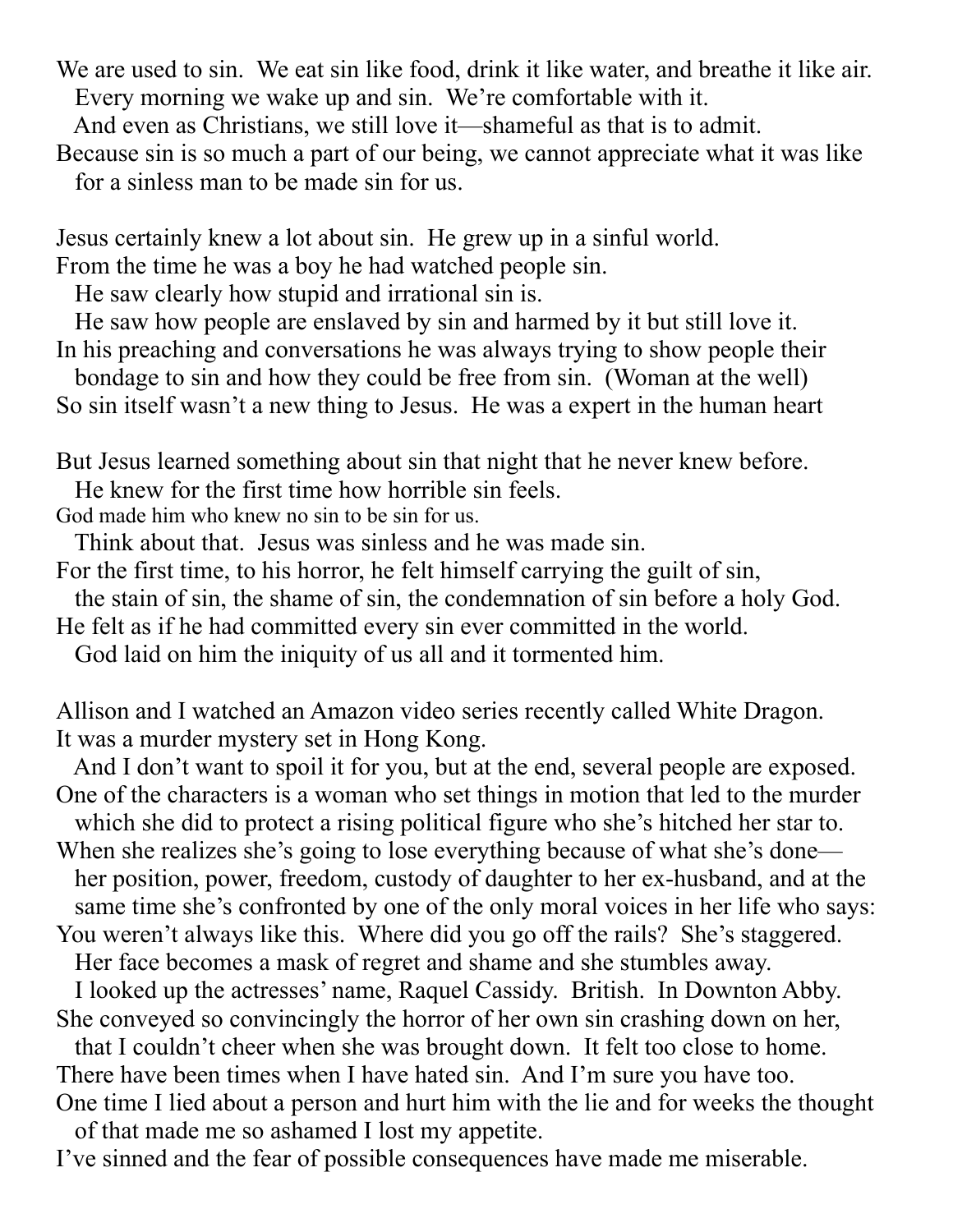In those moments I really did hate sin. It felt horrible. But those moments are few and far between

But try to imagine if you felt that intense hatred for all your sins every day. You wouldn't be able to keep food down. You would be sweating until you stunk. You would be revolted by who you are and what you've done and you'd be filled with dread over the consequences of your actions.

That's how Jesus felt. He was sinless, he hated sin with a pure hatred. And he was being treated as if he was the worst sinner who ever lived. He felt shame upon shame, disgust upon disgust, fear of consequences heaped.

Next week we'll read about Judas betraying Jesus with a kiss. Do you remember what Judas did after the guilt of that act sank in?

 He committed suicide. People sometimes kill themselves for shame and guilt. Jesus felt what Judas felt. Only it was multiplied by every person in human race.

Who are the sinners in the news today?

Robert Kraft, billionaire owner of the New England Patriots, busted in a prostitution sting in a massage parlor serviced by sex trafficked women.

Actor Jussie Smollett, exposed as a liar for his fabricated racial attack,

 he's become a laughing stock, his career in tatters, facing criminal charges. That's who Jesus was in Gethsemane.

 He was every Robert Kraft, every Jussie Smollett, every unfaithful spouse who has broken a husband or wife's heart and the hearts of their children, he was every thief, every liar, every selfish, petty, cruel, disreputable man or woman.

He was made sin while never having actually done any of those things. And as a sinless man, he felt the horror of them in his soul in a way that we never can because we're so used to our own sin.

- This is a mystery but it explains the great drops of sweat pouring off his face, and the pounding of his heart, and the shaking of his hands in the darkness on the Mount of Olives.
- If that's how bad sin really is. If it's terrible enough to cause the only perfect man to stagger and collapse, what will it do to us when our sins are exposed to the penetrating light of God's holiness?

**Second, Christ's suffering was terrible because he was the substitute**  He was the representative man for all God's people.

That's what made him feel overwhelmed with dread at the thought of his death.

There have been many Christian men and women, and even Christian boys and girls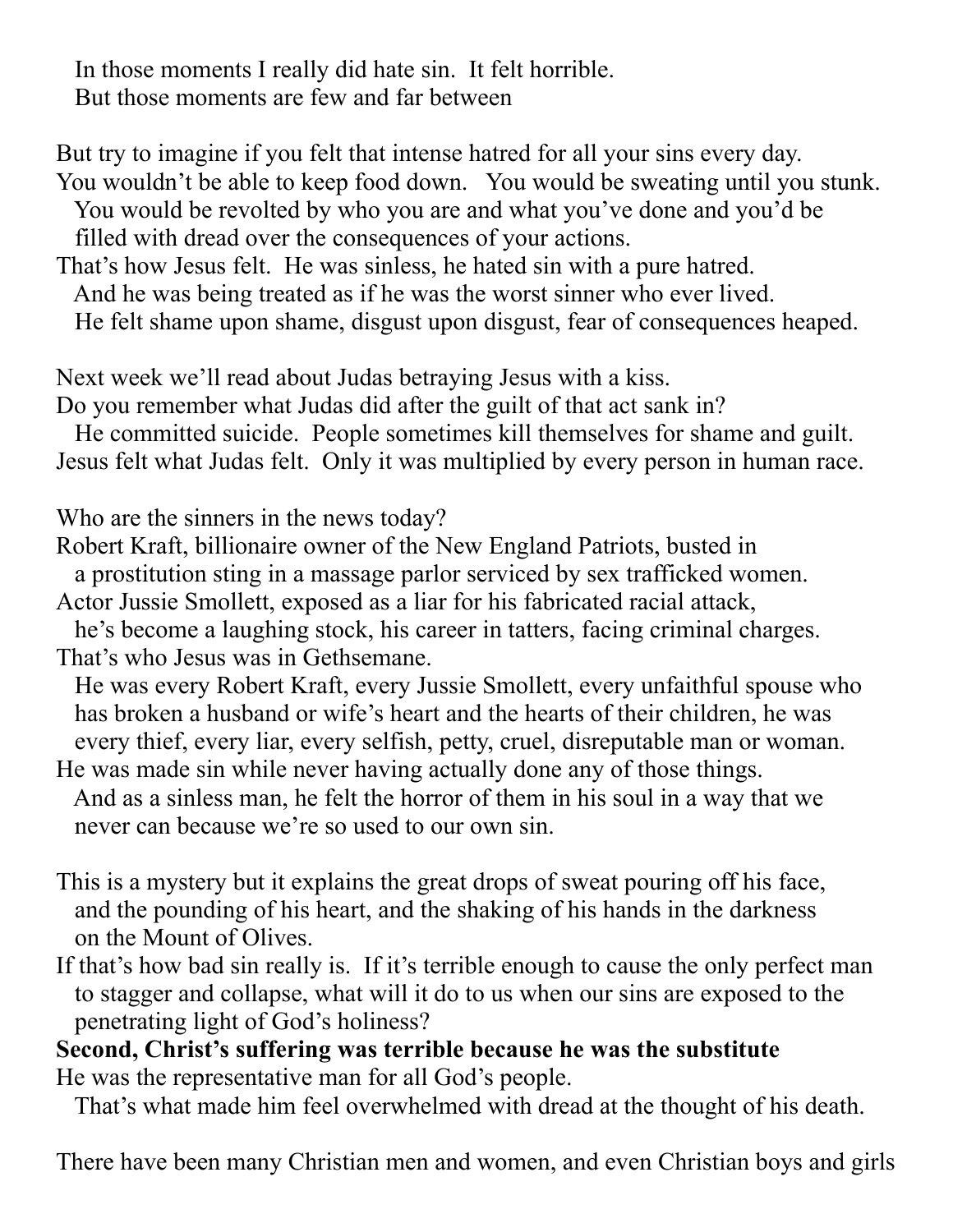who have faced violent death with complete serenity, without any fear. I could give hundreds of examples but one will do.

- Anne Askew, a 25 year old woman, lived in England in 1545.
- She was intelligent, from a high ranking family, husband in Henry VIII's court She became a Christian and started reading her Bible and witnessing to people in the court about her new faith in Jesus Christ.
- She was saying what all true Christians say, that she was saved by faith in Jesus alone and not by the sacraments and rituals of the church.

Her gospel message infuriated church officials, so she was arrested and told she better tow the line, and say salvation was through the church not Christ alone.

She was imprisoned, she became very ill, she was denied visitation from pastor. They tortured her on the rack and pulled all her bones out of joint. She still wouldn't deny her faith. Sentenced her to be burned at the stake. She was so crippled by the torture she couldn't walk, had to be carried.

And then at the very last moment, when the fire was about to be lit, a messenger came galloping up. King Henry VIII was offering her a full pardon if she would simply recant her testimony of salvation through Christ alone.

She replied: "I am not come hither to deny my Lord and Master."

She didn't tremble and sweat and collapse.

She faced death with poise and confidence, and many others have too.

For that matter, even unbelievers even face death with serenity, or at least with calm resignation. They know they are dying and are at peace with it. So how is it that so many people, believers and unbelievers, have faced the threat of death and even violent death with more calm than Jesus in Gethsemane? We'll let's think about both groups of people.

How do Christians face death calmly?

Not because they are stronger than Christ, but because he was stronger.

 Christ has suffered the fears and pains of death for us, robbed death of sting. Our peace and serenity in death is a benefit of Christ's grief and fear of death,

just as our forgiveness is a benefit of his death for our guilt on the cross.

So believers can lean on Jesus in death and pull strength from him.

But who did Jesus have to lean on when he died? No one.

He couldn't draw on the strength of anyone else.

What about unbelievers? How do they often face death calmly? Because they've been deceived. They don't know death will bring judgment. They say: Don't worry about me. I'll be ok. Death is a part of life.